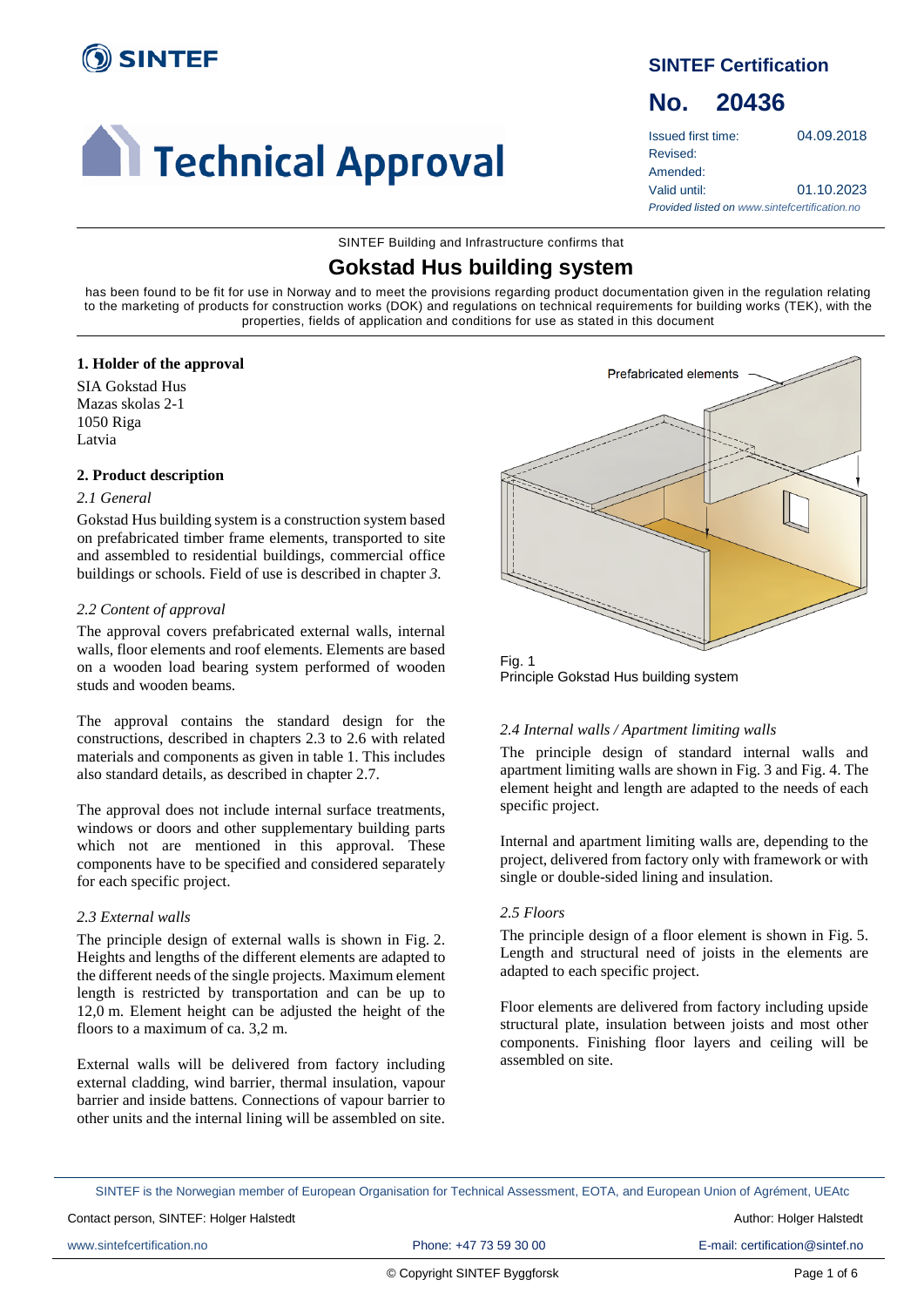| Ⅱ<br>∼<br>11 |
|--------------|
|--------------|

#### Gokstad Hus building system. Material specifications

| Material / component Specification   | (Not shown dimensions for materials are either defined in the "standard construction<br>details" or shall be considered for each single project.)                                                                                                                                                                                                                                          | <b>CE-marking</b> |  |
|--------------------------------------|--------------------------------------------------------------------------------------------------------------------------------------------------------------------------------------------------------------------------------------------------------------------------------------------------------------------------------------------------------------------------------------------|-------------------|--|
| Load bearing components              |                                                                                                                                                                                                                                                                                                                                                                                            |                   |  |
| Timber                               | Construction timber according EN 14081 part 1 to 3 with strength class C24, or according specific<br>structural design consideration. Moisture content ≤ 18 %                                                                                                                                                                                                                              |                   |  |
| Glue lam                             | Glue lam EN 14080, with strength class GL 24 h, or according specific structural design consideration<br>Emission class for formaldehyde = $E1$                                                                                                                                                                                                                                            | X                 |  |
| I-Joist                              | Hunton I joist w/LVL flange according SINTEF Technical Approval 20381                                                                                                                                                                                                                                                                                                                      | X                 |  |
| Steel components                     | Load bearing steel components according EN 10025, EN 1090-1 and EN 1090-2                                                                                                                                                                                                                                                                                                                  | X                 |  |
| <b>Construction plates</b>           |                                                                                                                                                                                                                                                                                                                                                                                            |                   |  |
| Sub-floor-plate                      | 18 and 22 mm Kronospan OSB/3 ECO sub-floor-plates according SINTEF Technical Approval 20155<br>Plates satisfy requirements for sub-floor-plates according EN 1991-1-1, included testing for point load<br>according EN 12871                                                                                                                                                               | X                 |  |
| Wind barrier plates                  | 9,5 mm Gyproc Wind barrier plates (GTS 9) type EH2-9,5 according EN 520                                                                                                                                                                                                                                                                                                                    | X                 |  |
| Sub-roof-plates                      | 15 mm Kronospan OSB/3 ECO plates according SINTEF Technical Approval 20155                                                                                                                                                                                                                                                                                                                 | X                 |  |
| <b>Claddings</b>                     |                                                                                                                                                                                                                                                                                                                                                                                            |                   |  |
| External cladding                    | Min. 19 mm wooden cladding class A according EN 15146                                                                                                                                                                                                                                                                                                                                      | X                 |  |
| Internal lining                      | 12 mm Kronospan OSB/3 ECO plates according SINTEF Technical Approval 20155<br>12,5 mm Gyproc NORMAL (GN 13) type A-12,5 according EN 520<br>12,5 mm Gyproc PROTECT F (GF 15) type DFI-15,4 according EN 520                                                                                                                                                                                | X                 |  |
| <b>Insulations</b>                   |                                                                                                                                                                                                                                                                                                                                                                                            |                   |  |
| Thermal insulation                   | Isover mineral wool according EN 13162, with declared conductivity of $\lambda_D = 0.035$ W/mK<br>Paroc eXtra mineral wool according EN 13162 with declared conductivity of $\lambda_D = 0.036$ W/mK                                                                                                                                                                                       | X                 |  |
| <b>Barriers</b>                      |                                                                                                                                                                                                                                                                                                                                                                                            |                   |  |
| Wind barrier                         | SIGA Majvest and SIGA Majcoat wind barrier and combined sub roofing and wind barrier according<br>SINTEF Technical Approval 20131                                                                                                                                                                                                                                                          | X                 |  |
| Vapour barrier                       | Air Guard® vapour barrier according SINTEF Technical Approval 20321                                                                                                                                                                                                                                                                                                                        | X                 |  |
| Tightening of gaps                   | SIGA Wigluv, SIGA Sicrall, SIGA Rissan, tape according SINTEF Technical Approval 20134<br>Trelleborg ST-strip, rubber gaskets, for use between foundation and External walls<br>ELTETE ELT PAM 400 Geo-membrane-product as barrier between foundation and External walls<br>Isover SK-C glas wool rolls as thermal insulation between windows and framework<br>Soudal Fix All joint filler |                   |  |
| Roofing                              | Protan waterproofing membrane according SINTEF Technical Approval 2008<br>Protan roofing membrane according SINTEF Technical Approval 2010<br>Icopal Two-layer roofing membrane according SINTEF Technical Approval 2012                                                                                                                                                                   | X                 |  |
| <b>Fasteners</b>                     |                                                                                                                                                                                                                                                                                                                                                                                            |                   |  |
| Glue                                 | ESSVE Trälim mounting glue                                                                                                                                                                                                                                                                                                                                                                 |                   |  |
| Nails / screws / steel<br>connectors | Nails, screws and steel connectors for fastening of all connection shall in minimum be warm galvanized<br>or have a similar corrosion prevention. Nails and screws shall be produced according EN 14592.                                                                                                                                                                                   |                   |  |

#### *2.6 Roof elements*

The principle composition of prefabricated roof elements is shown in Fig. 6. Length and structural need of rafters in the elements is adjusted to each single project. Elements are delivered from factory including sub roof, insulation between rafters, vapour barrier and battens underneath. Roofing, connection, connection of vapour barrier to other units and ceiling will be assembled on site.

#### *2.7 Construction details*

Specifications for the different materials and components for the building system are shown in table 1. Characteristics for use of materials and components are to be documented by the suppliers.

The detailed element construction design is described in *"Standard konstruksjonsdetaljer for Gokstad Hus tilhørende SINTEF Teknisk Godkjenning nr. 20436"*. The version of the construction details filed at SINTEF at any time is a formal part of the approval.

#### **3. Fields of application**

Gokstad Hus building system, shown in Fig. 2 to 6 can be used in buildings in hazard class 1-6 in fire class 1 and in buildings up to three floors if each dwelling unit has direct access to the ground level (not via stairs or stair cases). Building system field of use should be mainly residential buildings.

For other field of application or other requirements, a fire safety analysis must be performed for the specific project.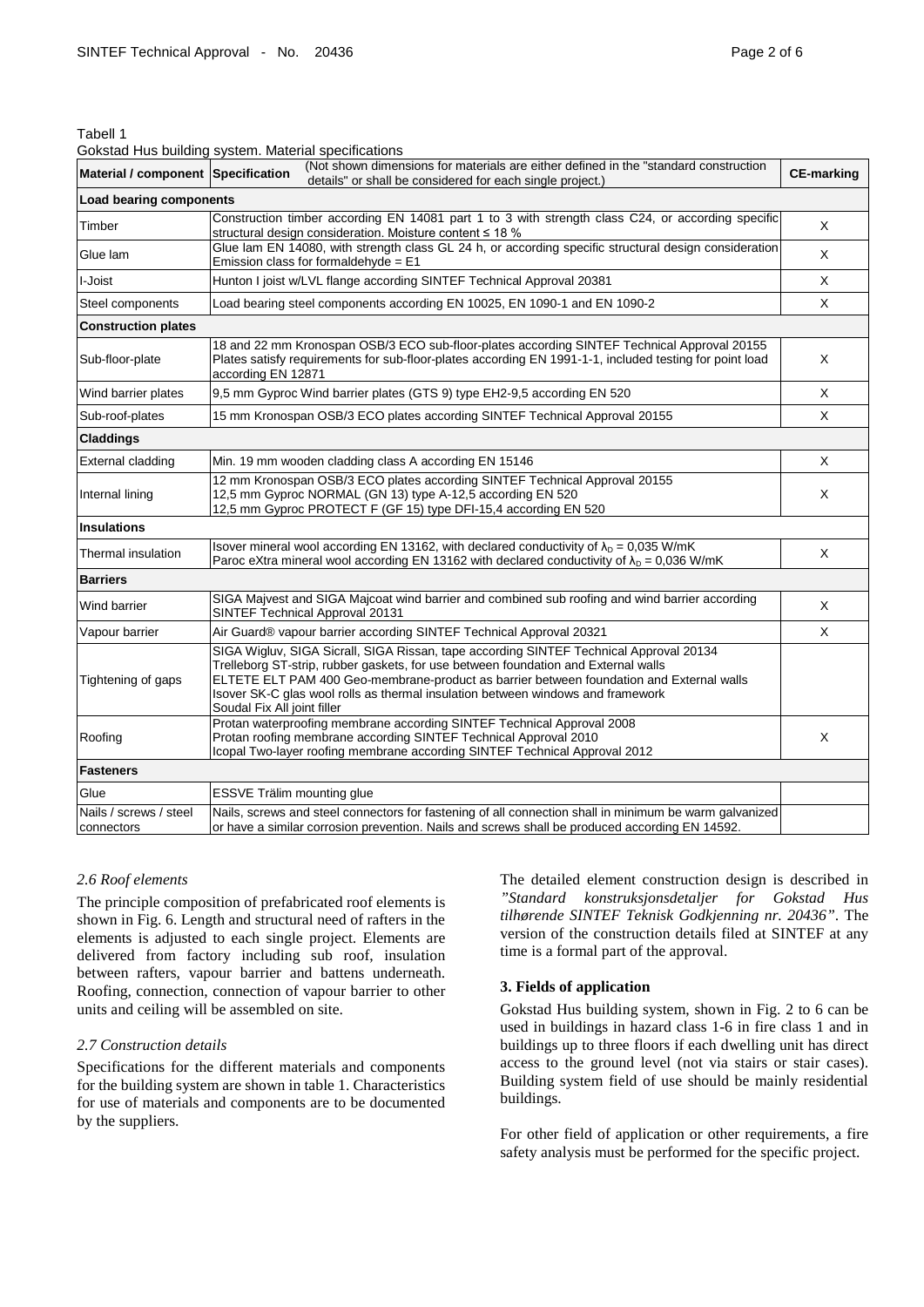#### **4. Properties**

#### *4.1 Load-carrying capacity*

In general the design regarding structural capacities and structural loads shall be considered according chapter *6.2. Structural design considerations.*

#### *4.2 Reaction to fire*

Gyproc PROTECT F (GF) and Gyproc NORMAL (GN) gypsum boards have a reaction to fire class A2-s1,d0. Kronospan OSB/3 with minimum thickness 12 mm has a reaction to fire class D-s2,d0. Classifications are performed according to EN 13501-1 and are valid for use on substrates of mineral wool and timber.

Thermal insulation has to have reaction to fire class A1 or A2-s1,d0.

Protan PVC roofing membranes satisfying reaction to fire class  $B_{\text{ROOF}}(t2)$  on substrates as given in SINTEF Technical Approval no. 2008 and 2010. Icopal 2-Layer roofing membrane satisfying reaction to fire class  $B_{ROOF}(t2)$  on substrates as given in SINTEF Technical Approval no. 2012. Classifications are performed according EN 13501-5.

# *4.3 Fire resistance*

The fire resistance for the building elements, equivalent to the classification system in EN 13501-2, are given in table 2. There shown fire resistances requires the specified buildup, with cladding as mentioned in table 2 and fully insulated cavities. Fire resistances are determined in accordance to the handbook "Brändsäkra Trähus" version 3.

The fire resistance is based on fire exposure from the inside for external walls and from the bottom side for floors and roofs. Load-bearing Internal walls with R 15 or R 30 are exposed to fire from both sides.

# Table 2

Fire resistance of elements

| Element                          | Equivalent fire          |
|----------------------------------|--------------------------|
| Cladding on fire exposed side    | resistance <sup>1)</sup> |
| External wall                    | <b>REI 15</b>            |
| 1 layer Gyproc NORMAL (GN 13)    |                          |
| External wall (Fig. 2)           | <b>REI 30</b>            |
| 2 layers Gyproc NORMAL (GN 13)   |                          |
| Internal wall                    | <b>REI 15</b>            |
| 1 layer Gyproc NORMAL (GN 13)    |                          |
| Internal wall (Fig. 3)           | <b>REI 30</b>            |
| 2 layers Gyproc NORMAL (GN 13)   |                          |
| Apartment limiting wall (Fig. 4) | <b>REI 30</b>            |
| 2 layers Gyproc NORMAL (GN 13)   |                          |
| Floor elements                   | <b>REI 15</b>            |
| 1 layer Gyproc NORMAL (GN 13)    |                          |
| Floor elements (Fig. 5)          | <b>REI 30</b>            |
| 2 layers Gyproc NORMAL (GN 13)   |                          |
| Roof elements                    | <b>REI 15</b>            |
| 1 layer Gyproc NORMAL (GN 13)    |                          |
| Roof elements (Fig. 6)           | <b>REI 30</b>            |
| 2 layers Gyproc NORMAL (GN 13)   |                          |

 $<sup>1</sup>$  Fire resistance classification according EN 13501-2</sup>



|    | 19 mm wooden cladding                                                           | 6 | Vapour barrier           |
|----|---------------------------------------------------------------------------------|---|--------------------------|
|    | 36 x 48 mm battens                                                              |   | 45 mm battens            |
|    | <b>Wind barrier</b>                                                             |   | 45 mm insulation         |
|    | 9 mm Gyproc Wind barrier plate 9<br>(GTS 9)                                     |   | 12 mm Kronospan OSB3/ECO |
| 15 | 195 mm framework c-c 600 mm   10   2 x 12,5 mm Gyproc NORMAL<br>with insulation |   | (GN 13)                  |

Fig. 2

Principle build-up of External walls of prefabricated elements



| Horizontal section |                             |    |                  |
|--------------------|-----------------------------|----|------------------|
|                    | 2 x 12,5 mm Gyproc NORMAL   | 13 | 45 mm insulation |
|                    | I(GN 13) on both sides      |    |                  |
|                    | 195 mm framework c/c 600 mm |    |                  |



Principle build-up of Internal walls of prefabricated elements



#### Fig. 4

Principle build-up of apartment limiting walls of prefabricated elements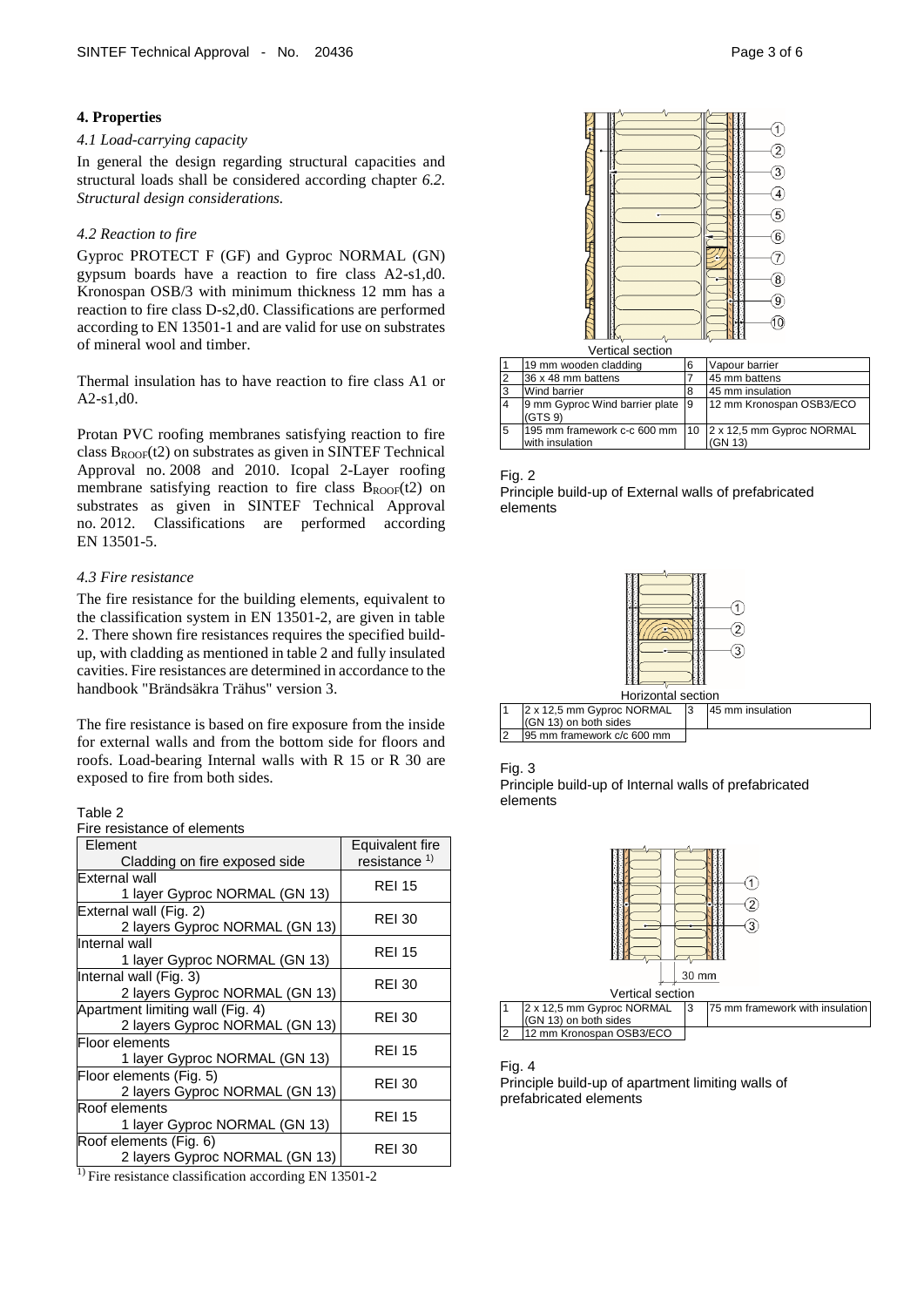Due to the fire protection given by the internal claddings on the fire exposed side of the building elements, charring of the structural elements will not occur during the given fire exposure time. The ultimate limit state in case of fire is therewith not specifying the serviceability of the construction.

For fire resistance, the distance between fasteners of the lining should be less than 300mm

## *4.4 Sound insulation*

The apartment limiting wall construction, shown in Fig. 4, and the assembling details to other building units are described in *"Standard konstruksjonsdetaljer for Gokstad Hus tilhørende SINTEF Teknisk Godkjenning nr. 20436",* are the expected sound insulation properties according EN ISO 16283-1 / -2 and EN ISO 717-1 / -2 as shown in table 3 for finished building. Values are equivalent to sound classification C according NS 8175.

#### Table 3

Expected sound insulation in finished building

| Construction                          | Airborne sound-<br>insulation R' <sub>w</sub> | Impact sound<br>insulation $L_{\text{n.w}}$ |  |
|---------------------------------------|-----------------------------------------------|---------------------------------------------|--|
| Apartment limiting<br>wall $(Fiq. 4)$ | $\geq$ 55 dB                                  | $\leq$ 53 dB                                |  |

This performance meets the minimum requirement of sound insulation between dwellings according guideline of TEK, means sound class C according NS 8175 without correction factor for improved frequency range of low frequent sound. Sound insulation is also dependent to the quality of assembling technical installations. Necessarily should these challenges be considered for every single project.

#### *4.5 Thermal insulation*

Table 4 shows heat transfer coefficients, U-values, for standard building elements, described in chapter 2, calculated according EN ISO 6946.

Values for External walls are based on a wooden fraction of approximately 11,25 % and includes no additional wooden constructions around openings for doors and windows in the walls.

#### *4.6 Durability*

The constructions elements are satisfying general requirements of SINTEF Building and Infrastructure for the durability of the tightness and therewith durability.

#### Table 4

|  | Thermal transmittance, U-value for Gokstad Hus |
|--|------------------------------------------------|
|--|------------------------------------------------|

| Type of element        | Insulation              | U-value            |
|------------------------|-------------------------|--------------------|
|                        | thickness <sup>1)</sup> | W/m <sup>2</sup> K |
| External wall (Fig. 2) |                         |                    |
| $145 + 45$ mm          | 190 mm                  | 0,21               |
| $195 + 45$ mm          | 240 mm                  | 0,17               |
| $220 + 45$ mm          | 265 mm                  | 0,16               |
| Roof (Fig. 6)          |                         |                    |
| $220 + 70$ mm          | 290 mm                  | 0,14               |
| $220 + 120$ mm         | 340 mm                  | 0,12               |
| $1 \times -$<br>.      | $\sim$ $\sim$<br>0.025  |                    |

<sup>1)</sup> Insulation with a thermal conductivity of  $\lambda_{\text{D}} = 0.035$  W/mK



#### Section perpendicular to the joists

|  | 22 mm Kronospan OSB3/ECO |  | 25 x 50 mm battens                   |
|--|--------------------------|--|--------------------------------------|
|  | 220 mm insulation        |  | 2 x 12,5 mm Gyproc NORMAL<br>(GN 13) |
|  | 45 x 220 mm ioists       |  |                                      |

#### Fig. 5

Principle build-up of floor construction of prefabricated elements



Rafters in c-c 600, 400, 300 mm

#### Fig. 6

Principle build-up of roof construction of prefabricated elements

## **5. Environmental aspects**

#### *Substances hazardous to health and environment*

Gokstad Hus building system contains no hazardous substances with priority in quantities that pose any increased risk for human health and environment. Chemicals with priority include CMR, PBT or vPvB substances.

#### *Effect on indoor environment*

Gokstad Hus building system is not regarded as emitting any particles, gases or radiation that have a perceptible impact on the indoor climate, or to have any significant impact on health.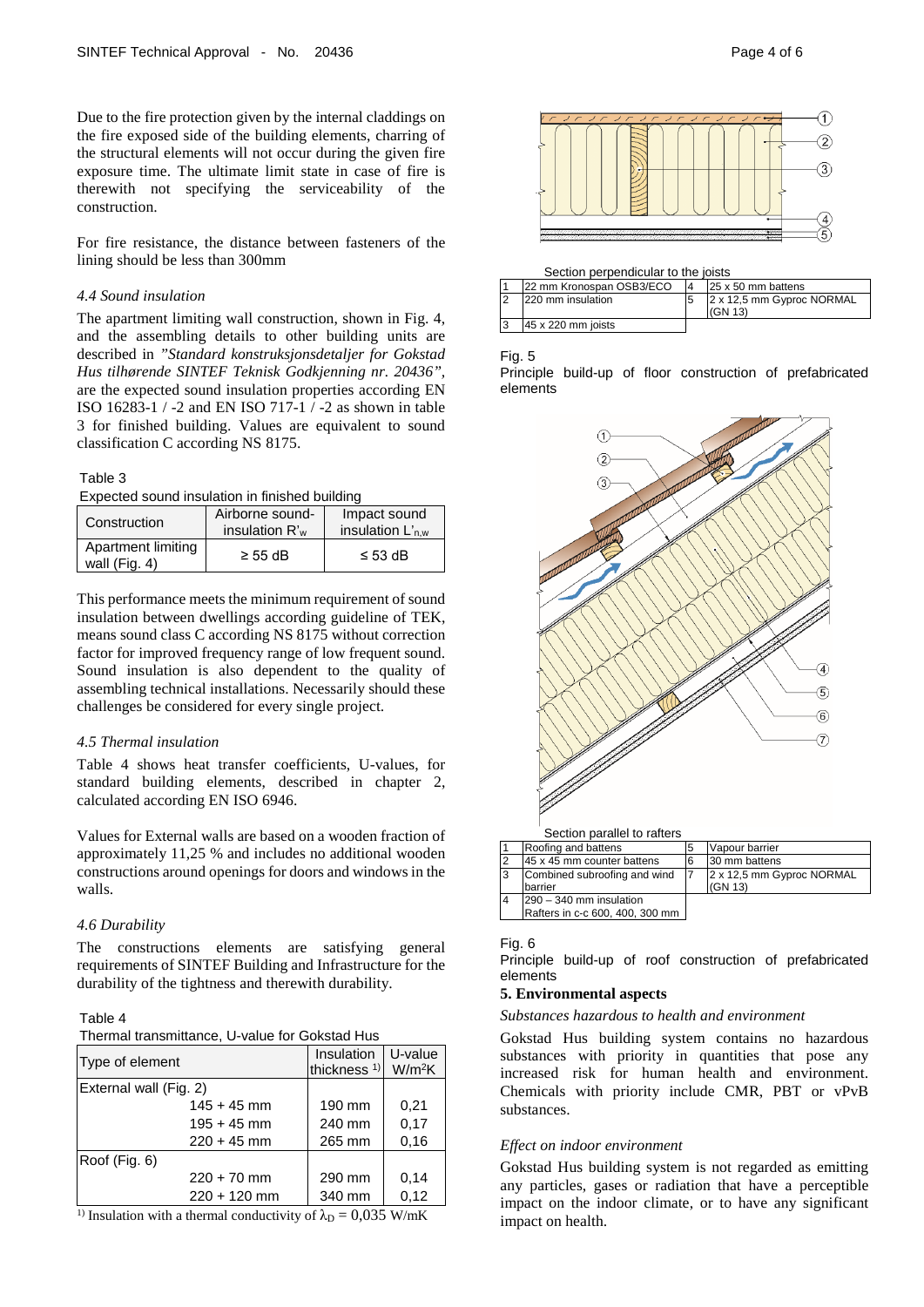#### *Effect on soil, surface water and ground water*

External wooden cladding is not tested regarding leaching to soil or water. The leaching properties of the other products are evaluated to have no negative effects on soil or ground water.

#### *Waste treatment/recycling*

Gokstad Hus building system shall be sorted as timber, metal, gypsum, residual waste and other eventual relevant waste fractions on the building/demolition site. The product shall be delivered to an authorized waste treatment plant for material recovery, energy recovery or depositing.

#### *Environmental declaration*

An environmental declaration (EPD) has not been worked out for the product.

#### **6. Special conditions for use and installation**

#### *6.1 Design requirements in general*

The production and delivery of each building element shall be based on a structural design, fire resistance, sound insulation and thermal insulation required for the relevant building. The calculations shall be available before production and deliverance of the building elements.

#### *6.2 Structural design considerations*

Load bearing components in the elements shall be considered according NS-EN 1995-1-1 with related Norwegian national annex NA for each project and delivery. Loads shall be assessed according NS-EN 1991-1 with related Norwegian national annex NA.

The structural design of the building elements shall include vertical and horizontal capacity, anchoring to the foundations, wind anchoring of the roof structure, capacity of beams over door and window openings and structural connections between building elements.

Floors shall be designed according to the stiffness requirements given in SINTEF Building Research detail 522.351 *Trebjelkelag. Dimensjoner og utførelse*.

# *6.2 Design considerations for safety in case of fire*

For each spesific project or delivery the fire resistance has to be checked according to TEK (technical requirements for building works). Elements which will have a load bearing and a fire separation property must be considered regarding the design loads for ultimate limit state in case of fire. Fire resistance will be specifying the build-up of the construction.

Apartment limiting walls must have separated load bearing for each apartment. The need for fire resistance from the outside for External walls and roofs must be considered in each specific project.

#### *6.3 Design considerations for penetrations*

Penetrations in the elements with declared fire resistance and details to other building components have to be performed that they do not undermining fire resistance of the element. Se also in SINTEF Building and Infrastructure´s detail directive 520.342 *Branntetting av gjennomføringer*.

For example, there is to be used cables, conduits, electrical boxes, cable duct with documented fire resistances in case for need of an electrical connection point in the element with declared fire resistance.

#### *6.4 Design considerations for thermal insulation*

For each building element delivery, the required maximum thermal resistance and transmittance for the external building parts shall be determined, and the thermal performance of the building elements to be designed in order to fulfil these requirements.

In cases where U-values for building elements are higher than required in TEK, the calculations of heat loss and buildings energy needs shall be performed for the complete building structure.

# *6.5 Installation*

Elements shall be assembled according "*Standard konstruksjonsdetaljer for Gokstad Hus tilhørende SINTEF Teknisk Godkjenning nr. 20436"* and project specific assembling details for each specific building.

#### *6.6 Transport and storage*

The elements shall be protected for precipitation exposure during transport and storage. To avoid unwanted deformation and exposure from water underneath the elements have to be stored on a stabile substructure with ventilation gaps simulating a flat and dry area.

#### **7. Factory production control**

The product is produced by SIA Gokstad Hus, Mazas skolas 2-1, 1050 Riga, Latvia.

The holder of the approval is responsible for the factory production control in order to ensure that the product is produced in accordance with the preconditions applying to this approval.

The manufacturing of the product is subject to continuous surveillance of the factory production control in accordance with the contract regarding SINTEF Technical Approval.

SIA Gokstad Hus has a quality system certificated by Det Norske Veritas GL according EN 9001. Certificate No. 201095-2016-AQ-LVA-FINAS.

#### **8. Basis for the approval**

The approval is based on evaluations of the element system, the construction details and relevant documentation for specified materials and components as well as construction properties specified according following references: